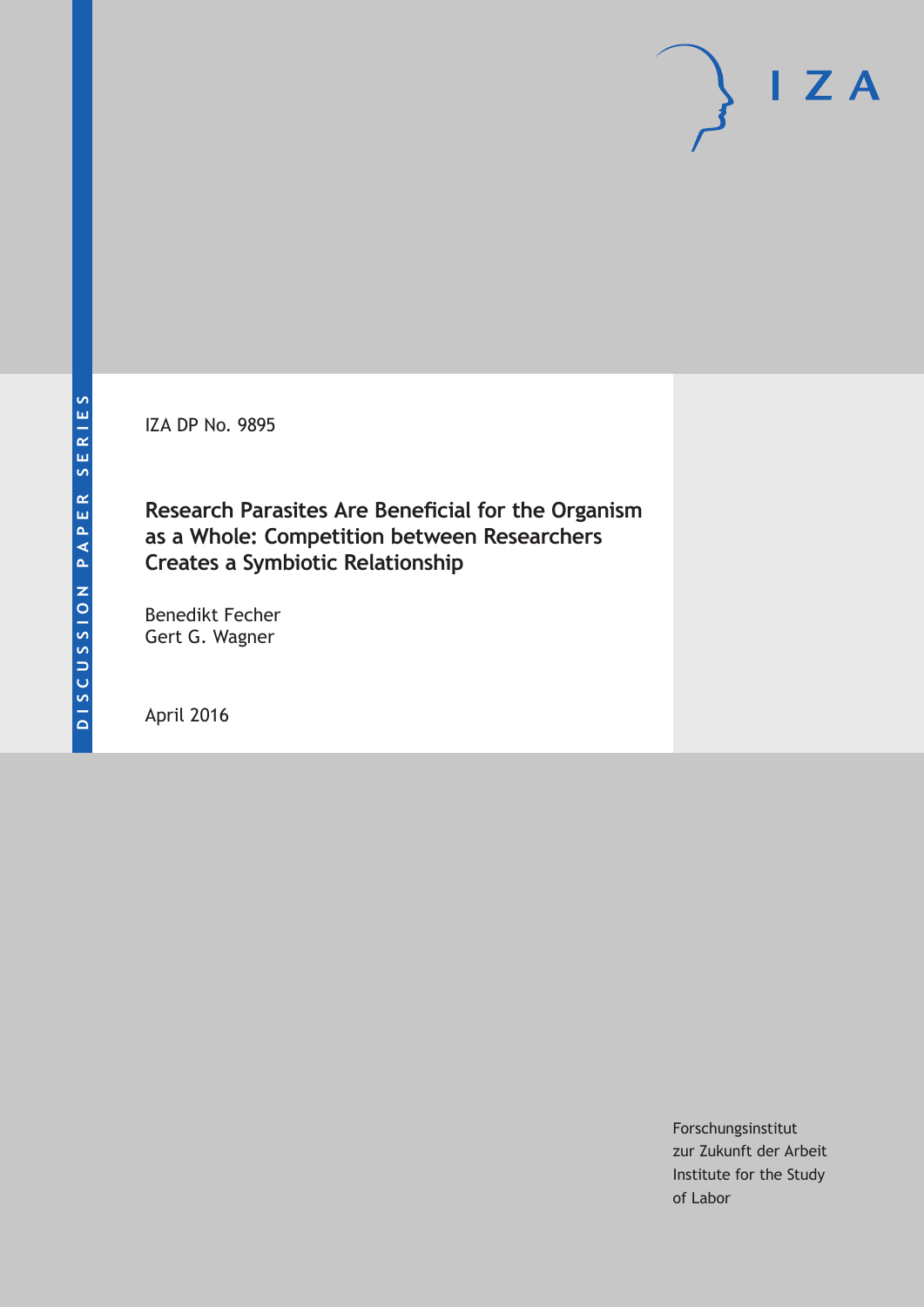# **Research Parasites Are Beneficial for the Organism as a Whole: Competition between Researchers Creates a Symbiotic Relationship**

### **Benedikt Fecher**

*DIW Berlin, HIIG and Leibniz Association* 

#### **Gert G. Wagner**

*DIW Berlin, MPI for Human Development, TU Berlin and IZA* 

Discussion Paper No. 9895 April 2016

IZA

P.O. Box 7240 53072 Bonn **Germany** 

Phone: +49-228-3894-0 Fax: +49-228-3894-180 E-mail: iza@iza.org

Any opinions expressed here are those of the author(s) and not those of IZA. Research published in this series may include views on policy, but the institute itself takes no institutional policy positions. The IZA research network is committed to the IZA Guiding Principles of Research Integrity.

The Institute for the Study of Labor (IZA) in Bonn is a local and virtual international research center and a place of communication between science, politics and business. IZA is an independent nonprofit organization supported by Deutsche Post Foundation. The center is associated with the University of Bonn and offers a stimulating research environment through its international network, workshops and conferences, data service, project support, research visits and doctoral program. IZA engages in (i) original and internationally competitive research in all fields of labor economics, (ii) development of policy concepts, and (iii) dissemination of research results and concepts to the interested public.

IZA Discussion Papers often represent preliminary work and are circulated to encourage discussion. Citation of such a paper should account for its provisional character. A revised version may be available directly from the author.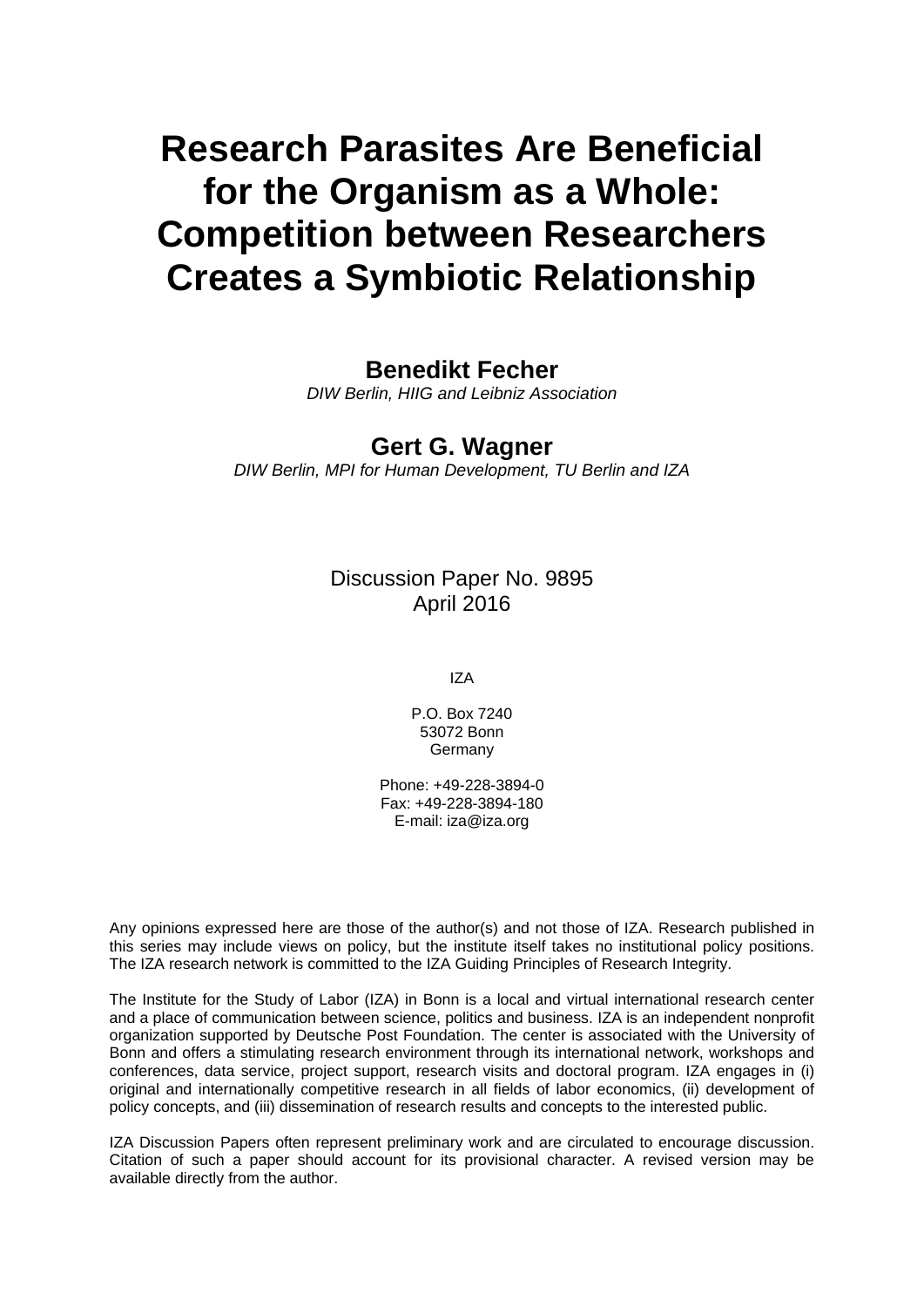IZA Discussion Paper No. 9895 April 2016

# **ABSTRACT**

## **Research Parasites Are Beneficial for the Organism as a Whole: Competition between Researchers Creates a Symbiotic Relationship\***

In the New England Journal of Medicine, Longo and Drazen critically assessed the concept of data sharing. Their main concern is that a "new class of research person will emerge" that uses data, which were gathered by other researchers, for their own original research questions. The authors referred to this class of researcher as "research parasites". Longo and Drazen are right when they note that scientific data sharing deserves more recognition. However, they indicate that the most adequate form of recognition for data sharing is coauthorship. They suggest to work "symbiotically, rather than parasitically, with the investigators holding the data, moving the field forward in a way that neither group could have done on its own." Although this is true in particular cases, co-authorship as the sole instrument of credit will unnecessarily restrict the potential of data sharing. More suitable instruments for giving credit where credit is due would be a much greater appreciation of data sharing by research communities by introducing citations of data sets, bestowing awards for good datasets, and considering data "production" when assessing scientists' career prospects, funding applications, and research outputs.

JEL Classification: B40, C80, Z11

Keywords: data sharing, incentives, rewards, organism, culture

Corresponding author:

Gert G. Wagner DIW Berlin Mohrenstr. 58 10117 Berlin Germany E-mail: gwagner@diw.de

 $\overline{a}$ 

<sup>\*</sup> A shorter version of this note was published as a letter under the title "A research symbiont" in *Science*, Vol. 351, Issue 6280, pp. 1405-1406. We thank Jennifer Sills and Roisin Cronin for their skillful edits of the published and the present version.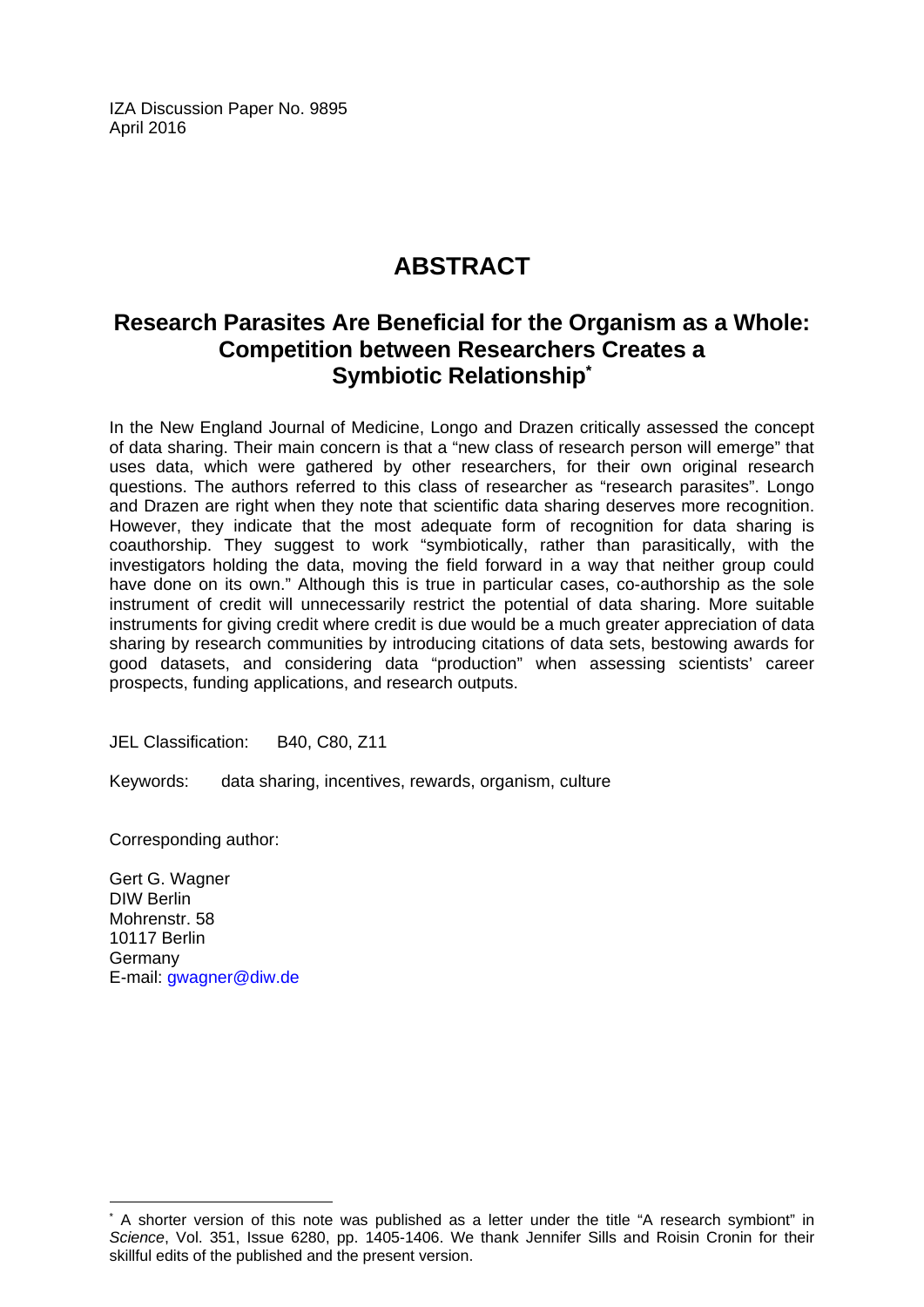In the *New England Journal of Medicine*, Longo and Drazen (*1*) critically assessed the concept of data sharing (in medicine). Their main concern is that a "*new class of research person will emerge*" that uses data, which were gathered by other researchers, for their own original research questions. The authors, although indirectly, later referred to this class of researcher as "*research parasites*".

The label "*research parasites*" certainly does not reflect the zeitgeist of an increasingly collaborative research era and initiatives towards openness and transparency. But even more importantly, Longo and Drazen (*1*) miss the very point of scientific research when they write, that the researchers may "*even use the data to try to disprove what the original investigators had posited*". However, the notion that researchers should take nothing as final truth is at the core of the scientific paradigm. This is what Popper (*2*) proposed with his *critical rationalism* and Merton (*3*) with his conceptualization of *skepticism*. Longo's and Drazan's (*1*) proposition to "*start with a novel idea, one that is not an obvious extension of the reported work*" is misleading. Medical research is particularly likely to derive great benefit from old ideas through meta-analyses and replication studies (*4*) that use original datasets.

Longo and Drazen make the valid point that researchers might misinterpret data. However, misinterpretation is common in science, and the only measure that can fight misinterpretation is transparency and competition between researchers. Besides, misinterpretations might be a matter of insufficient data documentation by

3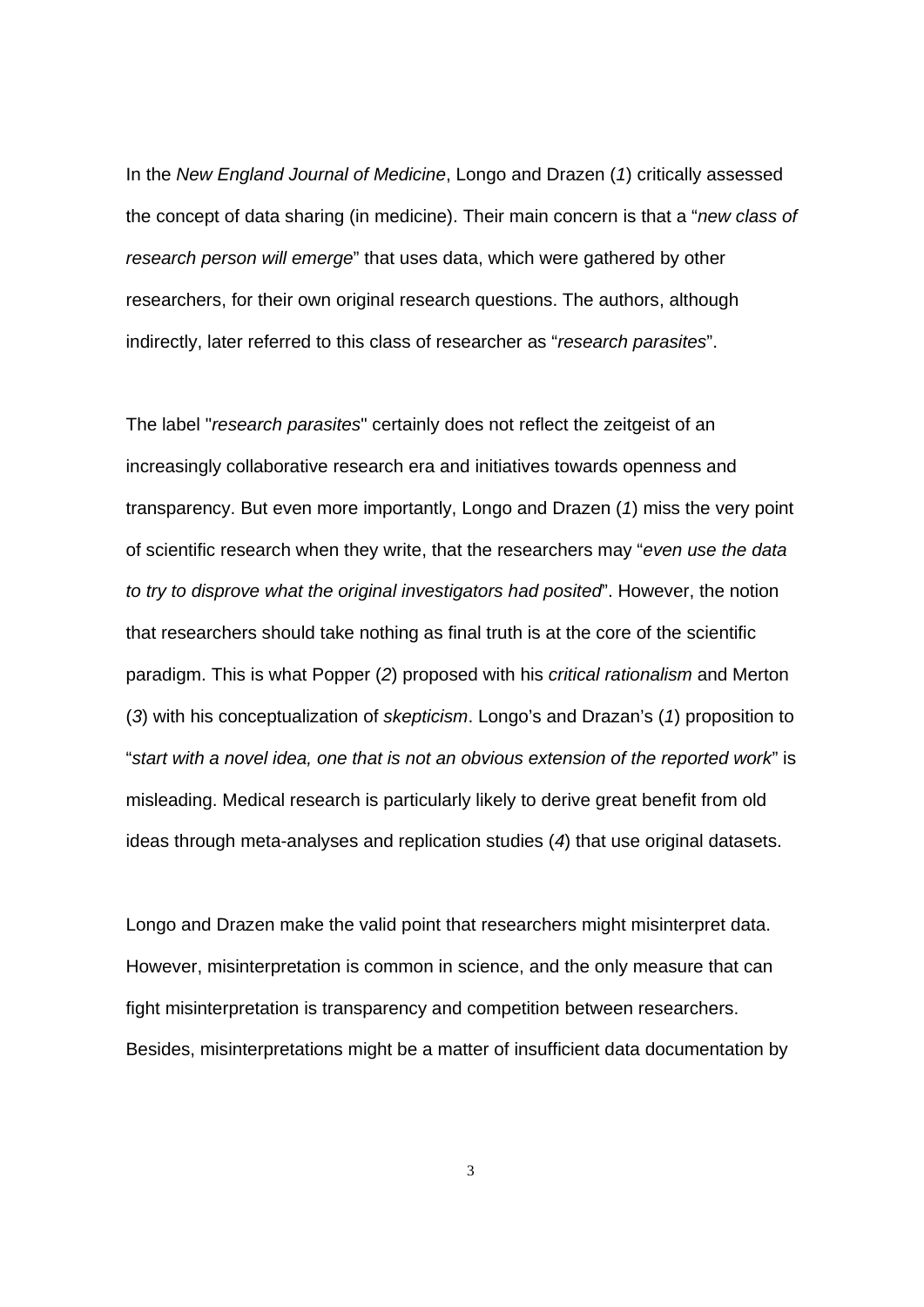the principal investigator. Thus, a culture of data sharing and re-analysis most likely would help to improve the quality of data documentations

And, in fact, the creators of the term "research parasite", Longo and Drazen, miss the core of the scientific paradigm when they write that researchers may "even use the [open] data to try to disprove what the original investigators had posited." Using research data to try to disprove a result is good scientific practice, especially in light of the replication crisis (*5*–*7*). Thus it is perfectly understandable when McNutt (*8*) declares in an editorial in *Science* that she is proud of being a "research parasite."

Longo and Drazen are right when they note that scientific data sharing deserves more recognition. However, they indicate that the most adequte form of recognition for data sharing is co-authorship. They suggest to work "*symbiotically, rather than parasitically, with the investigators holding the data, moving the field forward in a way that neither group could have done on its own*." Although this is true in particular cases, co-authorship as the sole instrument of credit will unnecessarily restrict the potential of data sharing and could be a detriment to the original researcher, for instance, if the resulting publications lack quality (*9*). In the case of replication studies and meta-analyses, co-authorship makes no scientific sense.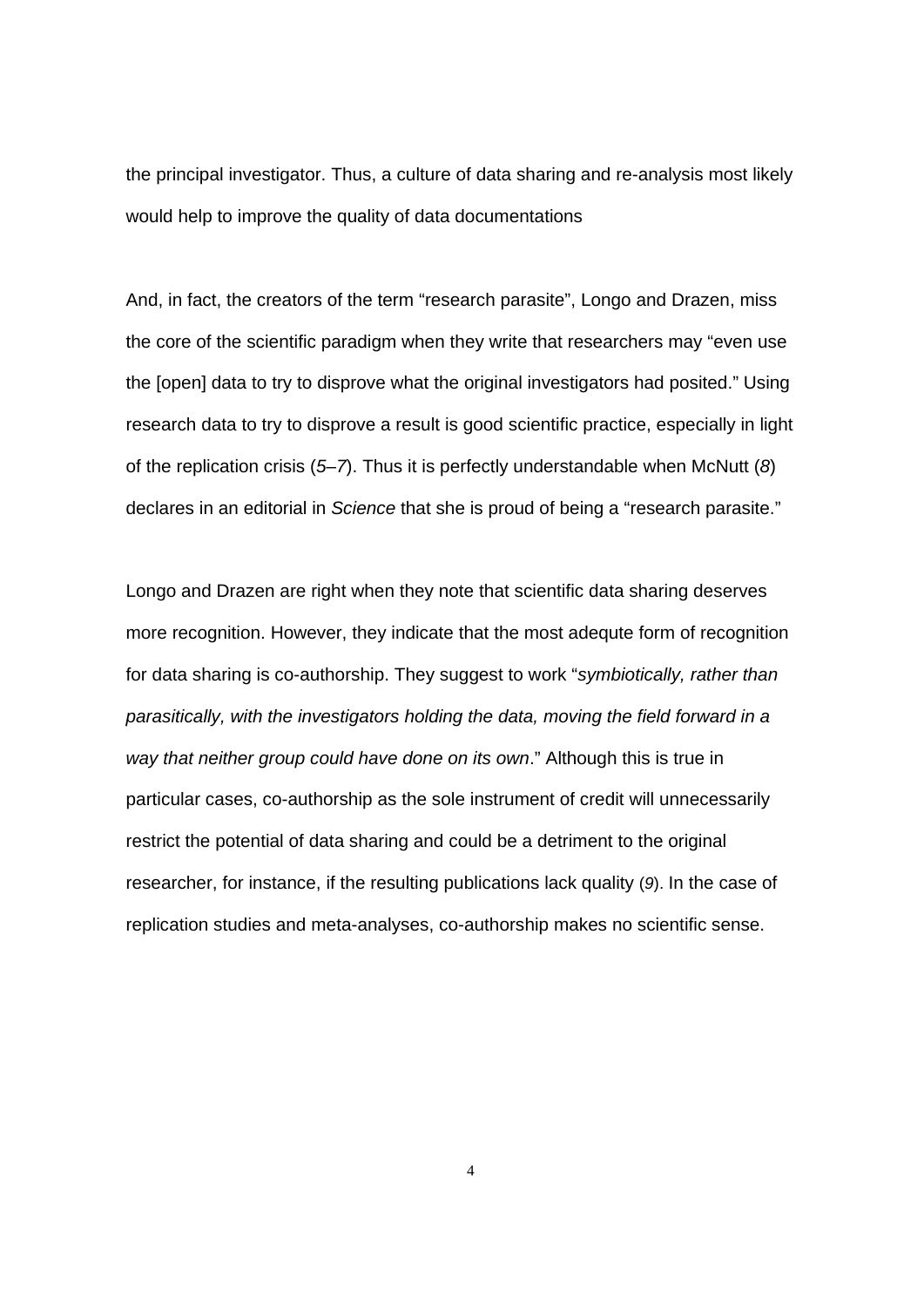More suitable instruments for giving credit where credit is due (*10*, *11*) would be a much greater appreciation of data sharing by research communities by introducing citations of data sets, bestowing awards for good datasets, and considering data "production" when assessing scientists' career prospects, funding applications, and research outputs.

In other words: it is indeed time to develop new metrics for crediting "data production" and "replication efforts". With this end in mind, research parasites are beneficial for the organism as a whole. Competition between researchers and a formalized incentive structure for data producers (and reusers) would create a symbiotic relation between researchers and research parasites.

#### **References**

1.

D. L. Longo, J. M. Drazen, Data Sharing. *New England Journal of Medicine.* **374**, 276–277 (2016).

2.

K. R. Popper, *The logic of scientific discovery* (Routledge, London; New York, 2002).

3.

R. K. Merton, *The sociology of science: theoretical and empirical investigations* (University of Chicago Press, Chicago, 1973).

4.

R. Jones, D. Reeves, C. Martinez, Overview of Electronic Data Sharing: Why, How, and Impact. *Current Oncology Reports.* **14**, 486–493 (2012).